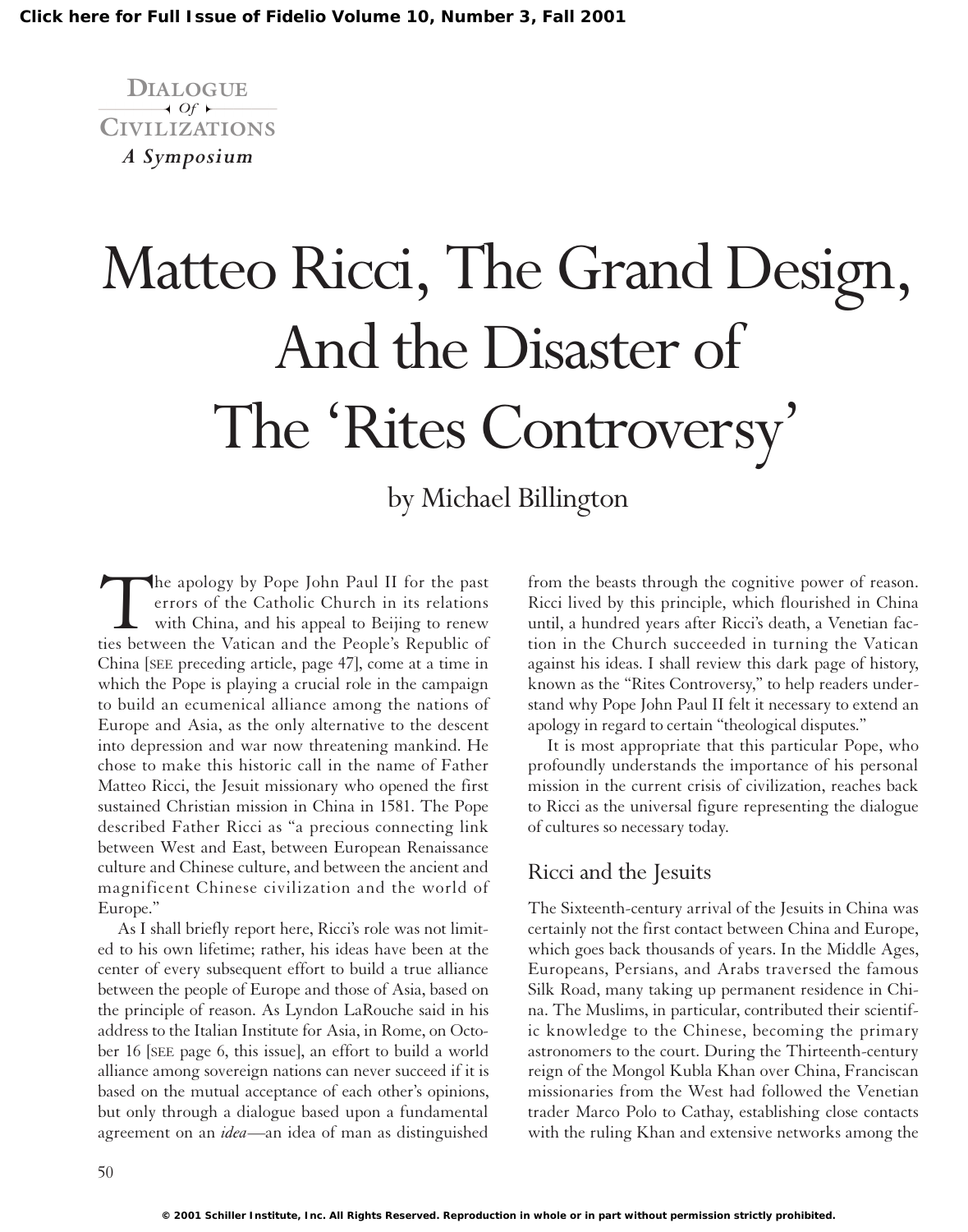



*Jesuit missionaries like Fr. Matteo Ricci and Fr. Adam Schaal von Bell (above) recognized that the coherence between the teachings of Christianity and those of Confucius, made Chinese civilization receptive to Western science.* **Left:** *Beijing observatory designed and built by Fr. Ferdinand Verbiest.*

Chinese population. But the Franciscans appear to have made little attempt to learn the Chinese Classics—in fact, they appear to have been primarily a "foreign mission," serving Europeans who came in following the Mongol conquests. With the end of the Mongol reign, the mission collapsed without a trace.

Three hundred years later, St. Francis Xavier, one of the founders of the Society of Jesus, travelled to Asia. After a period in Japan, he determined that the Japanese respect for and deferment to China on philosophical issues, necessitated the conversion of China first. He died before reaching the Middle Kingdom, however, and the opening of China fell to another Jesuit, Matteo Ricci.

Ricci arrived in 1581, and developed the policies that guided the mission through the next two centuries. He had received extensive training at the Roman College under the direction of the German Christopher Clavius, who was an associate and friend of the astronomer Johannes Kepler, and later of Galileo. Ricci spent four years with Clavius, studying geometry, geography, and astronomy, including the construction of astronomical and musical instruments.

What Ricci discovered in China was totally unlike the conditions that prevailed in the Americas, Africa, or India at that time. The Jesuits' reports to Europe described a country with a civilization surpassing in

many respects that of the West, and with a greater knowledge of its own antiquity. A century later, Europe's greatest philosopher, scientist, and statesman, Gottfried Wilhelm Leibniz, reflecting on the reports from Ricci and those who followed him, reported:

There is in China in certain regards an admirable public morality conjoined to a philosophical doctrine, or rather a doctrine of natural theology, venerable by its antiquity, established and authorized for about 3,000 years, long before the philosophy of the Greeks.

Recorded Chinese history preceded the generally accepted date for the Flood. The question was posed for Europeans: How could an advanced civilization, outside of the Biblical history of God's interaction with man, be explained? To Leibniz and to Ricci, China's history and culture stood as a monument to the truth of One God: that the mind reflects the perfect creation, and thus must lead through reason to the concept of the Creator. Leibniz recognized that China, by far the most populous nation on Earth, and enjoying a highly ordered civil structure, must have achieved that population and that order through some identifiable means. He even suggested that "Chinese missionaries should be sent to teach in the aim and practice of natural theology, as we send missionaries to instruct them in revealed theology."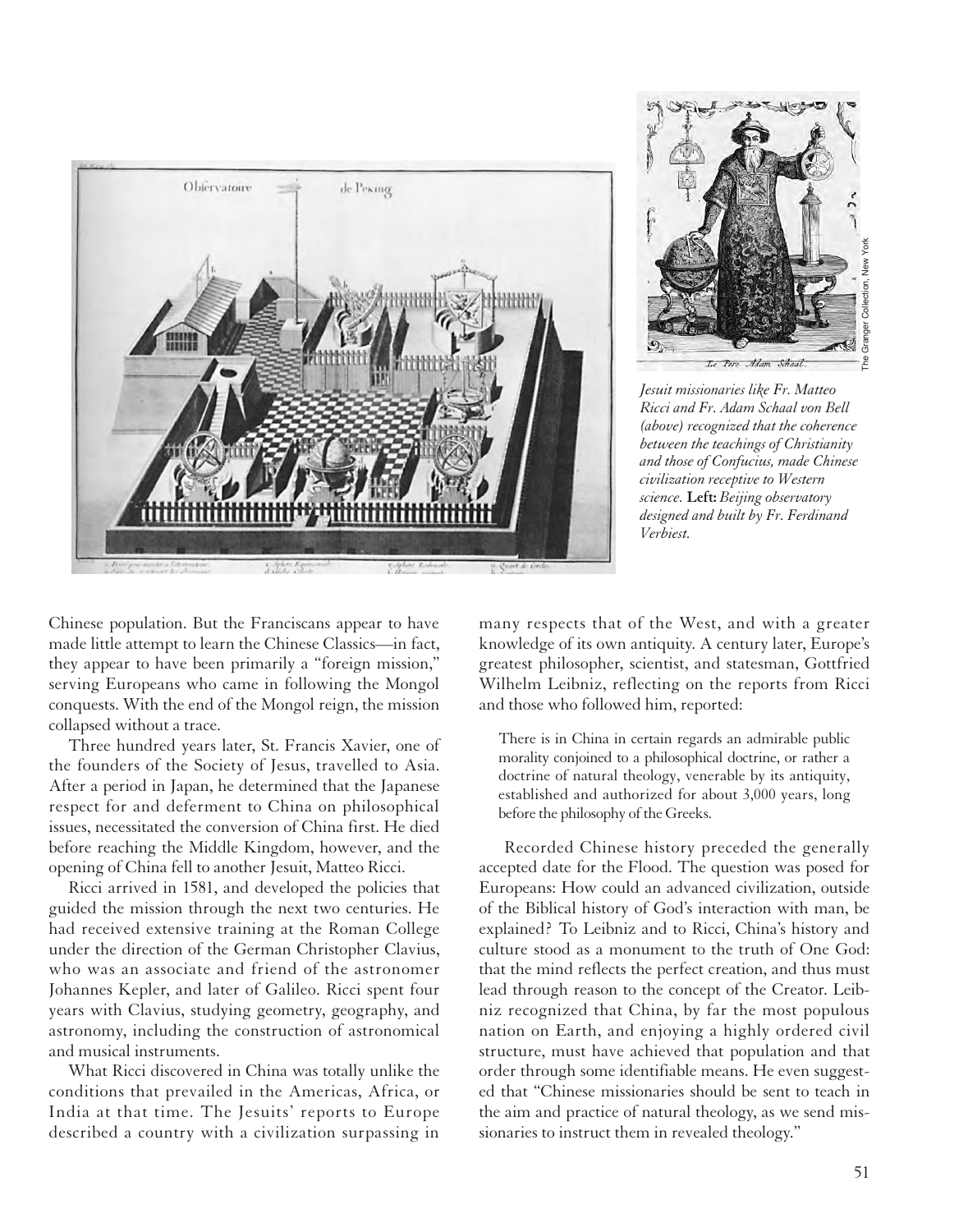#### Confucianism Is Consistent With Christianity

Ricci quickly determined that Confucianism was not a religion, but more like an academy which existed for the good of society. Confucius was not worshipped, but the Chinese would "praise him for the good teachings he left in his books . . . without, however, reciting any prayers, nor asking for any favor." According to Leibniz, the Masters, and one's own ancestors, were honored in rites whose goal was "to display the gratitude of the living as they cherish the rewards of Heaven, and to excite men to perform actions which render them worthy of the recognition of posterity."

Ricci was not hesitant to challenge the popular opinion in Chinese society, especially among the literati whom he was trying to con-

vert. After years of studying and translating the Confucian Classics, he recognized that the attempt to syncretize Confucianism with Buddhism and Daoism—a pantheistic conception of "Three Religions" which had been particularly espoused during the Mongol reign across Eurasia in the Thirteenth and Fourteenth centuries—had greatly compromised the teachings of the Masters of antiquity. The teachings of Confucius and Mencius, he showed, were consistent with the Christian idea of a First Cause, God the Creator, Who created man according to His own nature; but they were totally inconsistent with the "All is One" animism of the Buddhist and Daoist sects.

Ricci wrote:

The commonest opinion held here among those who Consider themselves the most wise, is to say that all three sects come together as one, and that you can hold them all at once. In this they deceive themselves and others, and lead to great disorder by its appearing to them that as far as religion is concerned, the more ways of talking about religion there are, all the more benefit will that bring to the kingdom.

Nonetheless, Ricci befriended and debated a number of Buddhist and Daoist scholars, while consistently arguing against the acceptance of the syncretic "Three Religions" dogma. He concluded that, if the Chinese would reject Buddhism and Daoism, and also reject polygamy and a few other relatively minor rites, they "could certainly become Christians, since the essence of their doctrine contains nothing contrary to the essence of the Catholic faith, nor would the Catholic faith hinder them



**Left:** *The Chinese philosopher Confucius (551-479 B.C.).* **Right:** *In Europe, the scientist and philosopher G.W. Leibniz studied Fr. Ricci's reports on Chinese society and culture.*

in any way, but would indeed aid in that attainment of the quiet and peace of the republic which their books claim as their goal."

Ricci translated the primary Chinese Classics into Latin, and wrote several tracts in Chinese that won him great respect and fame among the literati. These included a dialogue between a Western scholar and a Chinese scholar called *The True Idea of the Lord of Heaven,* and several translations, including Euclid's *Elements* and scientific studies.

Working with Ricci on the Euclid translation was the remarkable Hsü Kuang-ch'i, known as Paul after his conversion to Christianity in Nanjing in 1600, under Father Ricci. Father Hsü was also a leading Confucian scholar and official, and was granted the highest honors as a scholar in 1604 at the famous Hanlin Academy in Beijing. He studied further with Ricci in Beijing from 1604 to 1607. Besides his philosophical and theological writings, he wrote a book on geometry, *Similarity and Difference in Mensuration,* looking at the Pythagorean method as developed in Greece and in China. At his death in 1633, he was considered the leading statesman in China after the Emperor himself.

Ricci believed that his knowledge of Renaissance science was inseparable from his knowledge of the Christian faith. He insisted that the leap in scientific progress in Renaissance Europe was not a "secret" of the West, but was the patrimony of all mankind. The same was true of the emerging Classical tradition of music in Europe— Ricci presented the court with a harpsichord, and wrote contrapuntal songs which he taught court officials to play and sing.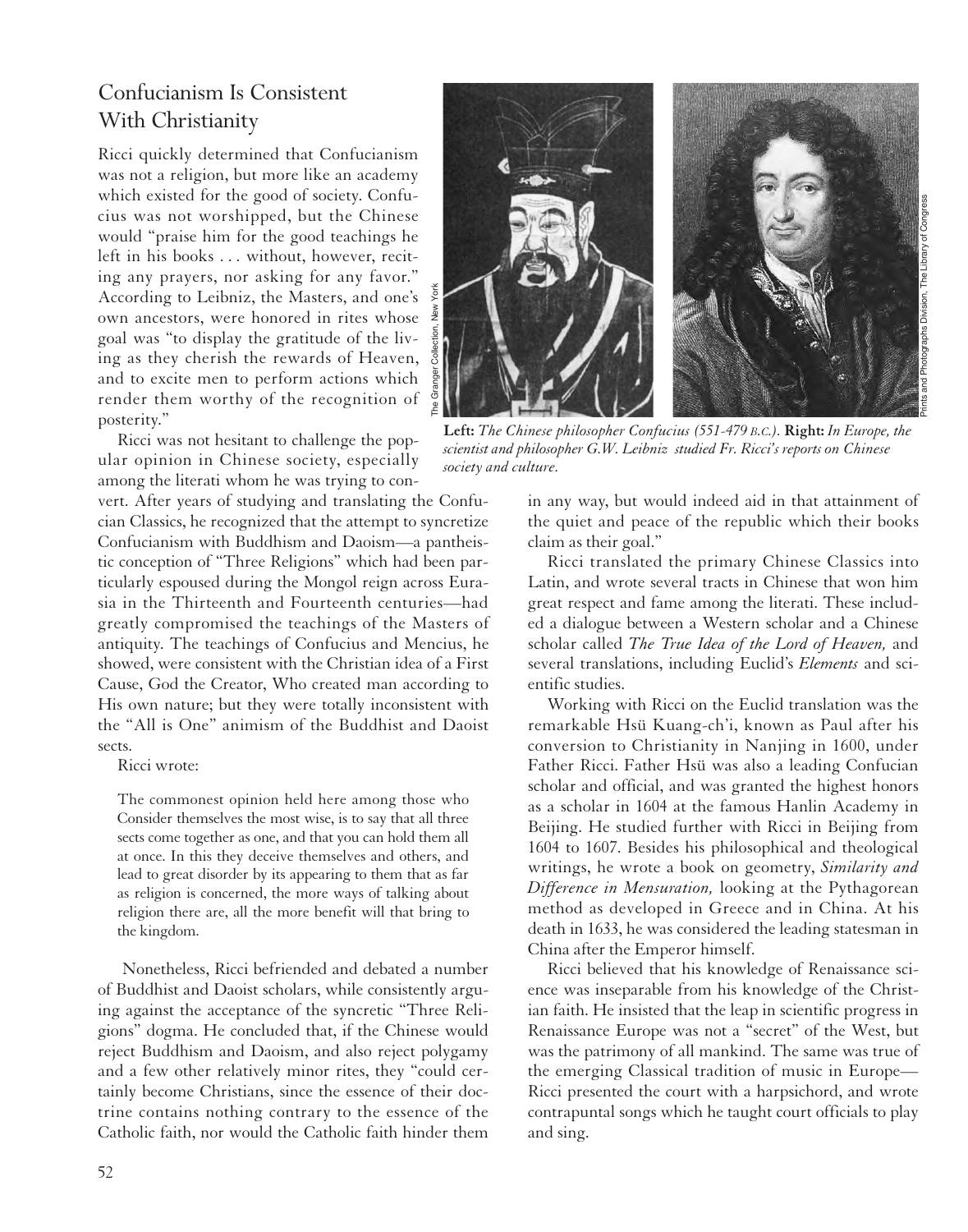Just as Ricci found the Chinese of a moral disposition to embrace Christianity, so were they willing and anxious to enhance their own rich scientific and cultural heritage with the scientific ideas and methods which Ricci and some of the later Jesuits had mastered. Ricci understood that the central issue was the power of cognition as the basis for *knowing* things rather than just *learning* things. He wrote to the Chinese: "Investigation using reason can lead to scientific knowledge, while someone else's opinions lead only to my own new opinion. Scientific knowledge is absence of doubt; opinion is always accompanied by doubt."

#### Emperor K'ang Hsi

Ricci died in 1610 without ever meeting the Emperor. His successors, however, established themselves as the official court astronomers and headed the government engineering bureaus. These positions were generally unaffected by the fall of the Ming Dynasty and the founding of the Qing Dynasty under the Manchu in 1644. The first Manchu emperor, in fact, placed his son under the tutelage of the Jesuit fathers, for training in both the physical and moral sciences.

This son was to become the Emperor K'ang Hsi, whom Leibniz referred to as a monarch "who almost exceeds human heights of greatness, being a god-like mortal, ruling by a nod of his head, who, however, is educated to virtue and wisdom . . . thereby earning the right to rule."

While K'ang Hsi was receiving this training in Christian theology and Renaissance science, he also immersed himself in a study of the Confucian Classics, with daily debates over conceptual issues reflected in his diaries. This commitment eventually convinced the Chinese literati that they could support K'ang Hsi as Emperor, despite his foreign Manchu heritage. After a series of rebellions in the south were put down militarily, the empire lived in relative peace throughout his long reign (1661-1722), and China's first international treaty was signed, establishing the borders with Russia, negotiated in Latin, with Jesuits as intermediaries.

In 1692, with K'ang Hsi established as a "sage ruler" and the Jesuits holding all leading positions in the astronomy and engineering bureaus, the Emperor issued an edict granting all Christians the right to teach, preach, and convert throughout the empire, subject only to the Ricci policy that Chinese scholars—i.e., civil servants must maintain moral allegiance to the Confucian principles, and continue to perform the rites and ceremonies connected to their offices. The eruption of the "Rites Controversy" thus disrupted an extraordinary potential to achieve what Ricci had identified as his greatest goal: the "universal conversion of the whole kingdom."

#### The Rites Controversy

The conflict that led to the complete severing of relations between China and the West was a debate that took place almost entirely in Europe, and played a crucial role in the Reformation/Counter-Reformation conflict that shook Europe and undermined the ecumenical efforts identified with Leibniz at the beginning of the Eighteenth century. The public issues arose from accusations that the Jesuits had condoned "pagan" practices and (perhaps intentionally) misinterpreted crucial Chinese terms relative to Confucian views of God. But the actual target of the attack was the Grand Design which Leibniz and his allies were creating to break the power of the Anglo-Venetian oligarchy, which vigorously opposed the dissemination of Renaissance science.

The opposition to Ricci's policies emerged from a faction among the missionaries composed of Franciscans, Dominicans, and a few Jesuits. The Jesuit João Rodrigues from the Japan mission, visited China in 1616 with the intent of imposing a prohibition against missionaries teaching mathematics or science! Rodrigues denounced Ricci's collaboration with China's literati, insisting that the method used by missionaries in Japan (insistence on total renunciation of all "pagan beliefs and rituals" for Christian converts) must be applied to China and Confucianism as well. His argument that this "hard line" was not only *necessary* theologically, but also *successful,* was undermined when the Japanese began severe persecution of the Christians the following year.

Franciscans and Dominicans arrived in China in the 1630's, from Japan, the Philippines, Europe, and the missions in the Americas. The leading opponent of Ricci, and the major target of Leibniz's published defense of Ricci on the issue of the Rites (*Discourse on the Natural Theology of the Chinese*), was the Franciscan Antonio de St. Marie. The Chinese have the "gigantic presumption" to regard their sciences and "their so-absurd philosophy" as the only one in the world, he charged. "So the Fathers of the Society [the Jesuits] have gone to great pains to hide their errors under the cloak and guise of words with a heavenly tinge, whereas in reality beneath is concealed the pallor of hell." On Chinese history, he wrote: "What does it matter to our mission whether the ancient Chinese knew God, or didn't know Him, whether they named Him in one way or another? The question is completely indifferent. We have come here to announce the Holy Gospel, and not to be apostles of Confucius."

St. Marie had arrived in China in 1633 from the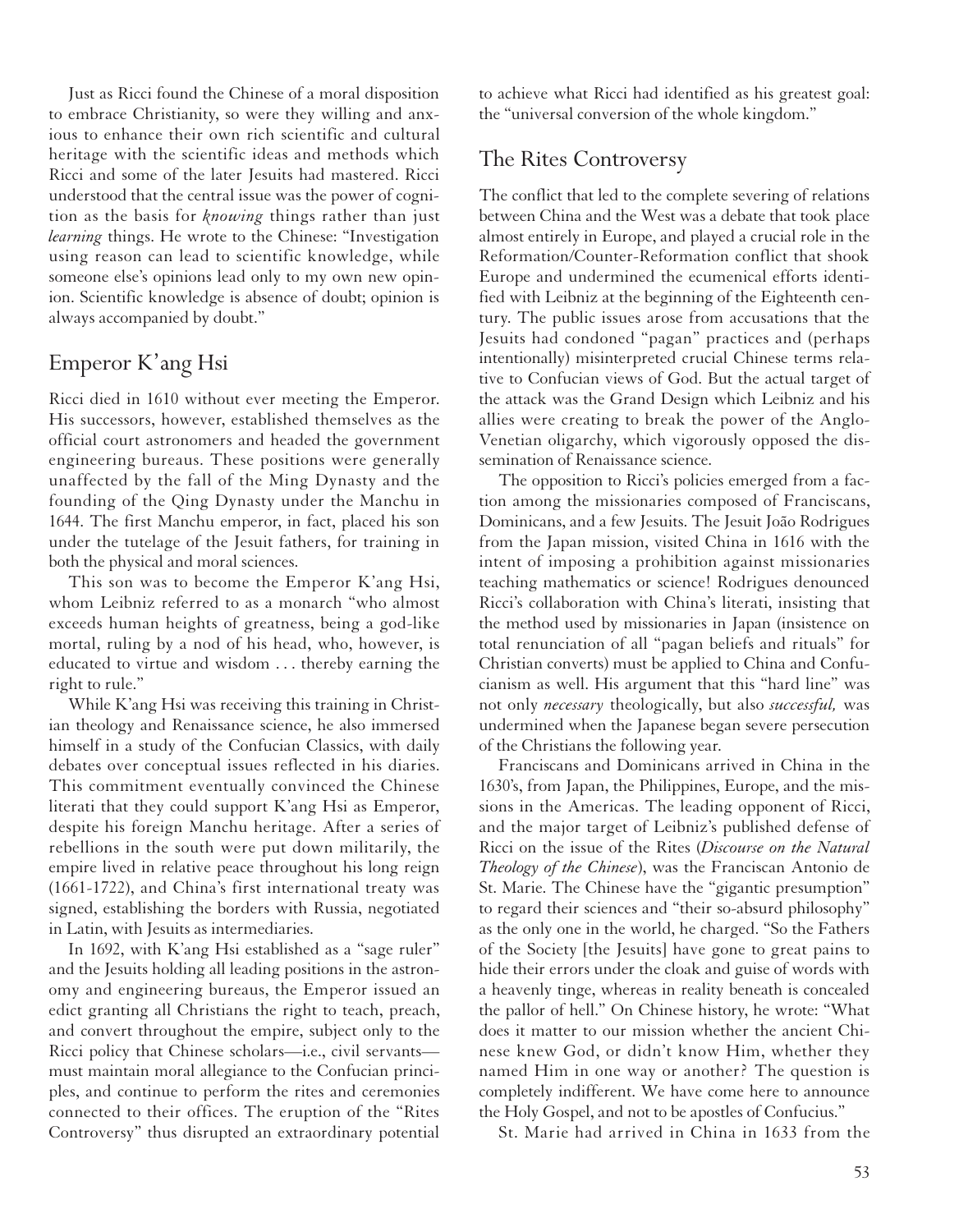Philippines, spending only three years in China before returning to Rome to argue against the Jesuits. It should be noted that the Franciscans and Dominicans pointed to their success in the Americas in the conversion of whole cultures as proof of their method, demanding total renunciation of native pagan beliefs by all converts. That this could be true precisely because the native beliefs were pagan, but that Confucianism was not, was dismissed as heresy. One exception among the Dominicans, perhaps the only one, was the Dominican Bishop Gregory Lopez (Lo Wen-tsao), the only native Chinese Christian prelate of the Seventeenth and Eighteenth centuries. He agreed totally with Ricci.

#### Venetian Efforts Go into High Gear

The controversy remained largely a matter of theological debate throughout the Seventeenth century. Efforts of several opponents to draw the Pope into the controversy were side-stepped by the Pontiff. But soon after K'ang Hsi issued the edict in 1692 granting full rights to Christian proselytizing, Venetian efforts to crush the mission went into high gear. In France, the great statesman and nation-builder Jean-Baptiste Colbert had initiated policies that resulted in a group of French Jesuits joining the China mission in the 1680's. But by the end of the century, an inquisitional investigation of a book published by one of the returning missionaries, Father Louis Le Comte, was launched at the Sorbonne.

The inquest was run by members of the Jansenist sect, followers of Cornelius Otto Jansen, a nominal Catholic whose "predestination" dogma echoed that of Calvin. They preached that all men were evil, with redemption only available through the grace of Christ, and only to a small number, "chosen in advance and destined to enter the Kingdom of Heaven." The Renaissance was their primary target, because, they claimed, it had alienated Christians from Jesus.

The Jansenists had become extremely powerful at the Sorbonne, and to a lesser extent in Rome. They led a general assault against the Jesuits, with the China issue playing a central role. The inquest of the book about the China mission resulted in the condemnation of several central aspects of Ricci's view on the Chinese conception of God and morality. The Jesuit author, Father Le Comte, in response to the charge that the Chinese were pagans who had no knowledge of the true God, asked how it could be that "in an empire so vast, so enlightened, established so solidly, and so flourishing . . . in number of inhabitants and in invention of almost all the arts, the Divinity has never been acknowledged? What of the reasoning of the Fathers of the Church, who, to prove the existence of God, have drawn on the agreement of all peoples, arguing that Nature has impressed the idea on them so deeply that nothing can efface it?"

As the fight in Europe intensified, the mission in China recognized that serious countermeasures were necessary. They decided to propose to Emperor K'ang Hsi that he issue an edict in his own name clarifying the meaning of the terms in question and the meaning of the rites honoring ancestors. His response was unambiguous, especially on the two crucial issues: There was, in Chinese philosophy, an omnipotent deity who created and rules over the universe; and the rites of ancestor worship were signs of respect, without any superstitious beliefs in spirits existing in the stone tablets. As we shall see, even the authority of the sage Emperor did not deter the opponents of ecumenical peace and development.

The agitation in Europe finally succeeded in persuading Pope Clement XI, in 1704, to issue a Bull against Christian adherence to Confucian beliefs and rites, and a papal legate was sent to China to further investigate. The legate was at first somewhat reasonable, and in a meeting with K'ang Hsi was nearly convinced of the Emperor's position. However, in a second meeting, he was joined by Msgr. Charles Maigrot, the Vicar Apostolic in Fukien, of the French Foreign Missions, who fanatically despised China's culture, its literati, and the Jesuits. Maigrot had learned little about the Chinese or their language, yet, in his meeting with Emperor K'ang Hsi, he challenged the Emperor's knowledge of the meaning of Chinese terms. K'ang Hsi was disgusted, and made clear that "the Doctrine of Confucius was the teaching of the empire, and it could not be touched if one wished that the missionaries remain in China." Maigrot was banished for his insolence.

When K'ang Hsi later read the Papal Bull, he wrote: "On reading this proclamation, I can only conclude that Westerners are small-minded. . . . Now I have seen the Legate's proclamation, and it is just the same as Buddhist and Daoist heresies and superstitions. I have never seen such nonsense as this."

The demand that the Chinese denounce Confucianism in order to become Christian meant, that no scholar in any official position—including teachers—could become a Christian without renouncing his position, and no Christian could become an official of any sort. To the Emperor, such a demand was tantamount to insisting that his officials no longer be accountable to the moral code that had guided the nation for thousands of years the "constitutional" foundation of society. Adopting the new, higher moral standards of Christianity posed no difficulty—in fact, it was encouraged—but that could in no way be interpreted as being a rejection of the natural law precepts of the Masters.